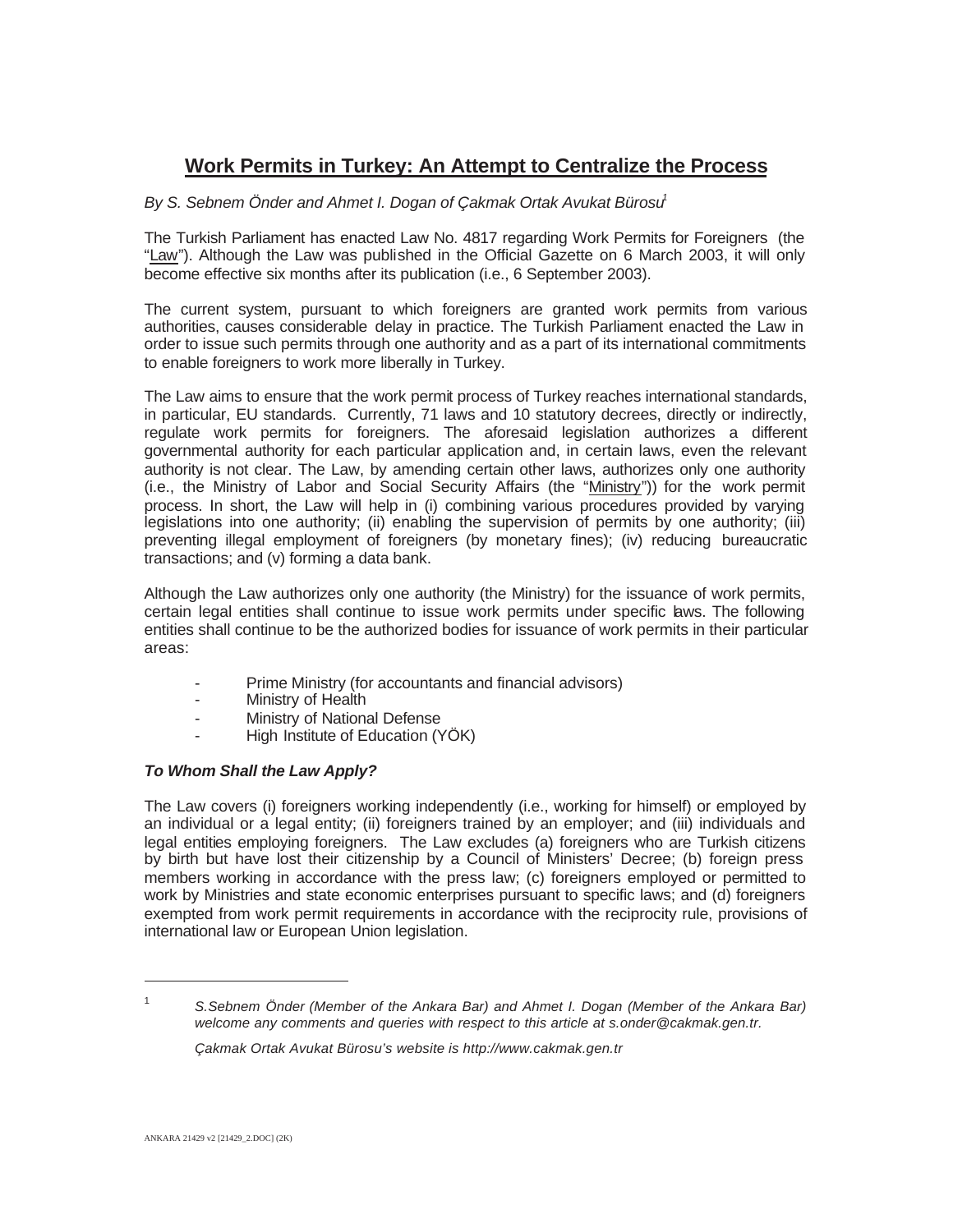The Law also reserves the rights granted to foreigners by bilateral and multilateral treaties to which Turkey is a party.

#### *Issuance of A Work Permit and Its Terms*

Foreigners within the scope of this Law are required to obtain a work permit prior to their employment in Turkey. As an exception, due to national requirements and force majeure events, work permits can be issued upon the commencement of employment provided that Ministry approval shall be obtained and the employment period does not exceed one month.

Work permits may be limited to a certain period, certain sector, certain profession or certain geographical area as required by developments in the market and employment conditions.

Certain persons listed in the Law shall be entitled to obtain a work permit without being subject to the terms provided in the Law. The Ministry may, upon request and in order to clarify a foreigner's situation, issue an exemption certificate to a foreigner who is exempt from obtaining a work permit.

A foreigner residing abroad can submit his work permit application to the Turkish Consulate in his country. The consulate shall send the application directly to the Ministry and the Ministry shall issue a preliminary work permit. The preliminary work permit shall become a valid work permit only upon the foreigner obtaining his entrance visa and resident permit.

An application for a work permit or for extension of a work permit, as the case may be, may be submitted directly to the Ministry by the foreigner holding the resident permit in Turkey or his employer. The Ministry shall, upon obtaining the opinions of the relevant authorities, approve the application at the latest within 90 (ninety) days upon application.

The Ministry may issue the following work permits: (i) *work permit with a term* of 1 (one) year which may be extended under certain conditions; (ii) *unlimited work permit* to a foreigner who has resided in Turkey legally and continuously for a minimum period of 8 (eight) years and worked legally for 6 (six) years; or (iii) *independent work permit* to a foreigner working independently provided that such foreigner shall have resided in Turkey legally and continuously for a minimum period of 5 (five) years.

Annual vacations, absences due to work accidents, occupational illnesses, maternity leaves, temporary loss of ability to work, and the unemployment period covered by unemployment insurance shall all be deemed to constitute part of the legal working period. Time spent abroad, which shall not exceed six months, does not interfere with the above stated working period but such period spent abroad shall not be considered as a working period.

A foreigner working independently and an employer employing a foreigner are obliged to notify such situation to the Ministry within 15 (fifteen) days following the commencement and termination dates of the foreigner's employment.

## *Rejection and Termination*

The Ministry is authorized to reject an application for issuance or extension of a work permit if:

(i) the market and development in employment conditions is not sufficient for issuance of a work permit;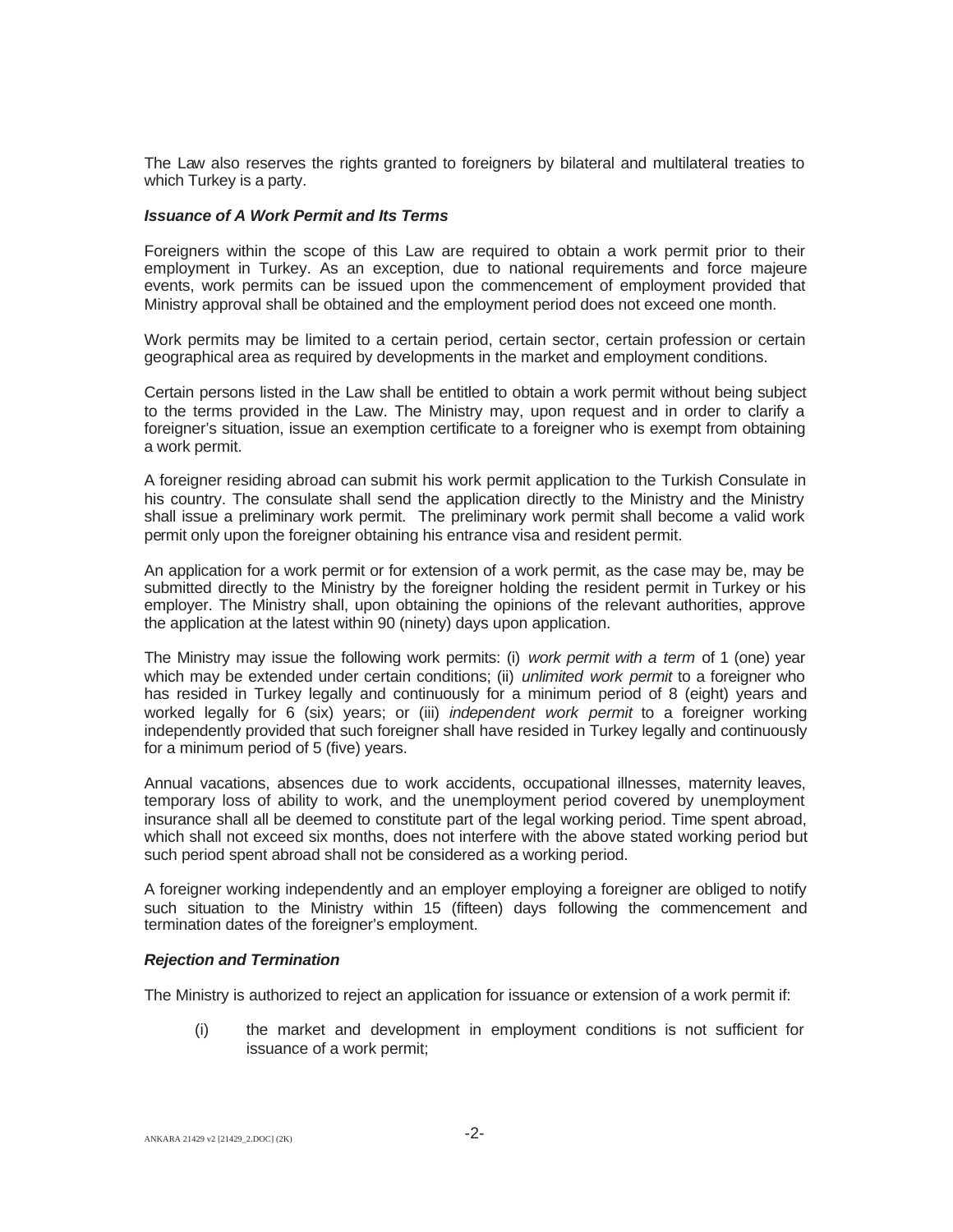- (ii) it is discovered within four weeks that another person residing in Turkey with the same qualifications qualifies for the job;
- (iii) the foreigner does not hold a valid resident permit;
- (iv) the foreigner, whose application was rejected, submits another application for the same workplace, operation or profession within 1 (one) year upon rejection; and
- (v) the employment of the foreigner creates a threat to national security, public order, public morality or public health.

In the event a foreigner works in violation of the limitation requirements (i.e., limitation to a certain period, certain sector, certain profession or certain geographical area) or provisions of other laws or if one of the above stated conditions exists or, if it is further determined that the foreigner or employer makes a false statement during application, the Ministry shall have the authority to cancel the work permit.

The work permit shall also terminate upon:

- (i) expiration;
- (ii) the foreigner's resident permit becoming invalid for any reason (including nonextension of its duration);
- (iii) expiration of the foreigner's passport; or
- (iv) the foreigner's stay abroad for a continuous period of more than 6 (six) months for reasons other than force majeure events.

## *Penalties*

The Ministry shall have the authority to inspect the work sites in order to control their compliance with the Law. The following conditions shall be subject to the fines stated in the Law (between TL 250 million<sup>2</sup> and TL 2.5 billion<sup>3</sup> per foreigner): (i) A foreigner working independently and an employer who does not comply with the notification requirements stated above; (ii) a foreigner employed by an employer without a work permit; (iii) those who employ a foreigner without a work permit; and (iv) a foreigner working independently without a work permit. If the above stated activities are repeated, the fines shall be doubled.

## *Legal Remedies*

The Ministry shall submit the necessary notifications with respect to the cancellation or rejection of issuance or extension of a work permit in accordance with legal notification requirements. The applicant shall have the right to object to the decision of the Ministry within 30 (thirty) days following the notification. If the Ministry does not accept such objection, the applicant's right to file an administrative lawsuit is reserved.

## *Status of the Work Permits Obtained or Applied For Prior to the Law*

Work permits obtained prior to the effectiveness of the Law shall be valid until their expiration date unless terminated by the Ministry in accordance with the Law.

Public institutions and enterprises that granted work permits prior to the effectiveness of the Law shall provide the Ministry with information regarding those permits within 90 (ninety) days upon the effectiveness of the Law.

 $\frac{2}{3}$  Approximately USD 150.<br>Approximately USD 1500.